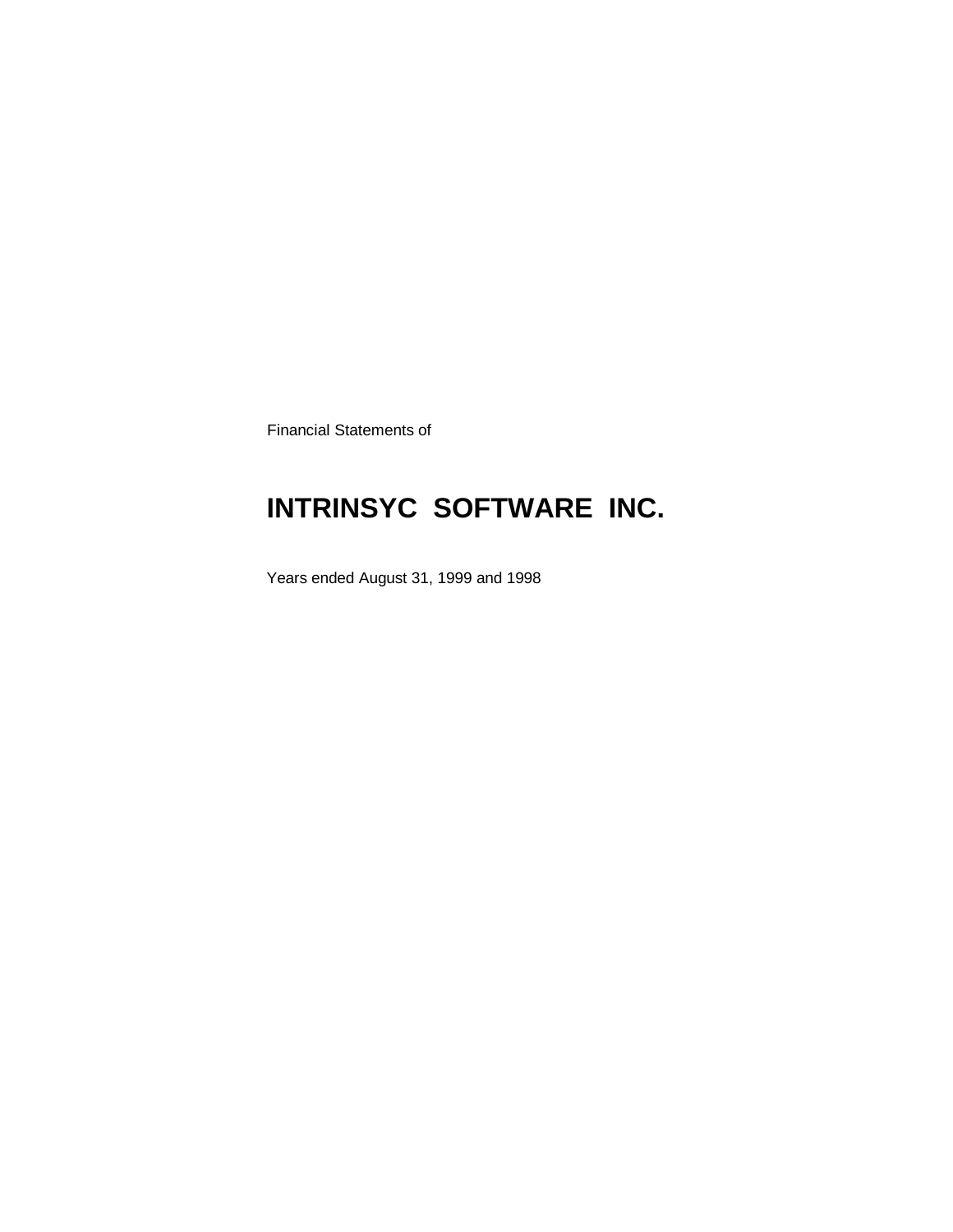### **AUDITORS' REPORT TO THE SHAREHOLDERS**

We have audited the balance sheets of Intrinsyc Software Inc. as at August 31, 1999 and 1998 and the statements of operations and deficit and cash flows for the years then ended. These financial statements are the responsibility of the Company's management. Our responsibility is to express an opinion on these financial statements based on our audits.

We conducted our audits in accordance with Canadian generally accepted auditing standards. Those standards require that we plan and perform an audit to obtain reasonable assurance whether the financial statements are free of material misstatement. An audit includes examining, on a test basis, evidence supporting the amounts and disclosures in the financial statements. An audit also includes assessing the accounting principles used and significant estimates made by management, as well as evaluating the overall financial statement presentation.

In our opinion, these financial statements present fairly, in all material respects, the financial position of the Company as at August 31, 1999 and 1998 and the results of its operations and its cash flows for the years then ended in accordance with Canadian generally accepted accounting principles. As required by the Company Act (British Columbia), we report that, in our opinion, these principles have been applied on a consistent basis.

Significant measurement differences between Canadian and United States accounting principles are explained and quantified in note 12 to the financial statements.

*"KPMG LLP"* Chartered Accountants Vancouver, Canada

October 21, 1999, except as to note 11(d) which is as of November 6, 1999

### **COMMENTS BY AUDITOR FOR U.S. READERS ON CANADA-U.S. REPORTING DIFFERENCE**

In the United States, reporting standards for auditors require the addition of an explanatory paragraph (following the opinion paragraph) when the financial statements are affected by conditions and events that cast substantial doubt on the Company's ability to continue as a going concern, such as those described in note 1 to the financial statements. Our report to the shareholders dated October 21, 1999, except as to note 11(d) which is as of November 6, 1999, is expressed in accordance with Canadian reporting standards which do not permit a reference to such events and conditions in the auditors' report when these are adequately disclosed in the financial statements.

*"KPMG LLP"*

Chartered Accountants

Vancouver, Canada

October 21, 1999, except as to note 11(d) which is as of November 6, 1999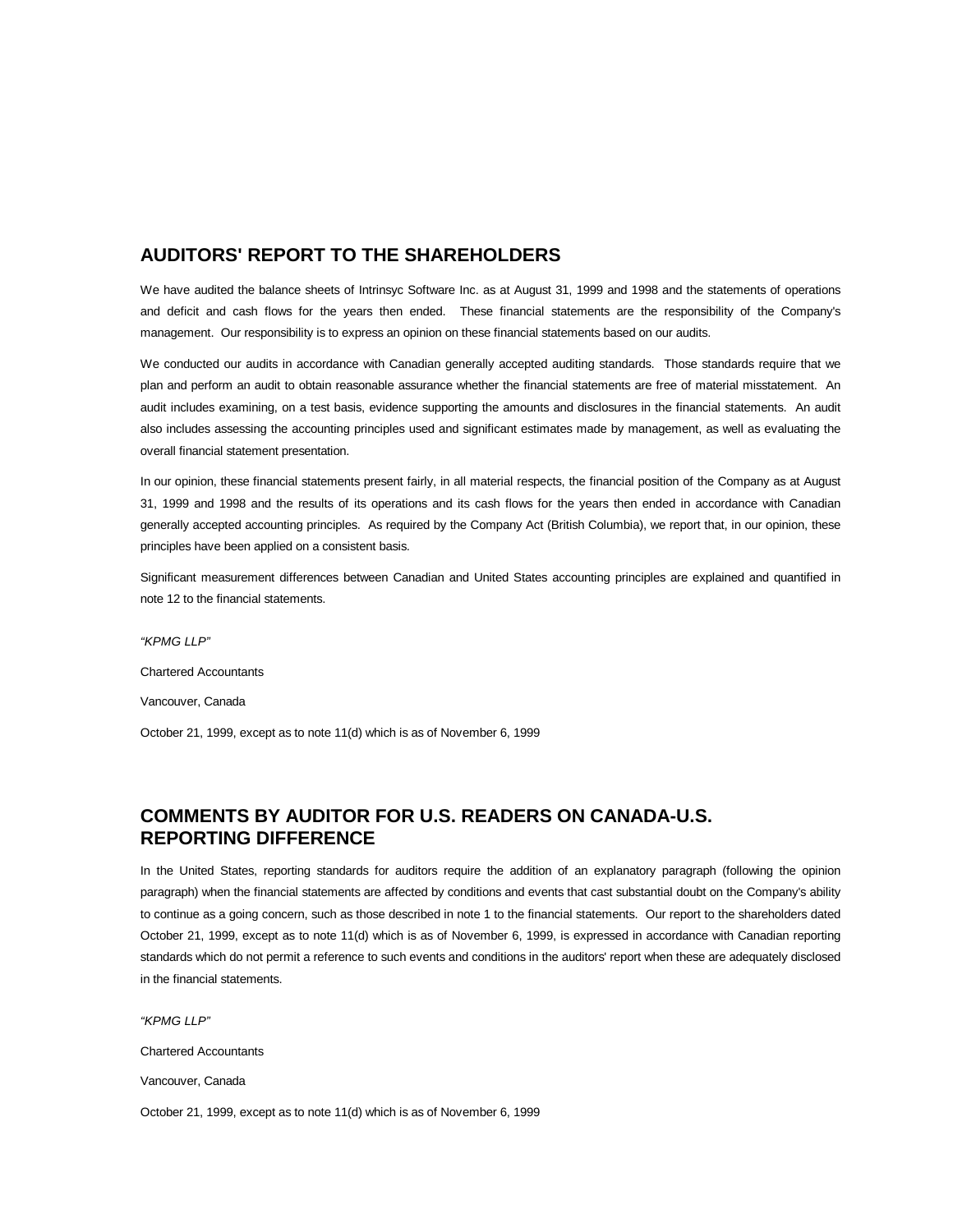Balance Sheets

August 31, 1999 and 1998

|                                                                                              | 1999            | 1998            |
|----------------------------------------------------------------------------------------------|-----------------|-----------------|
| <b>Assets</b>                                                                                |                 |                 |
| Current assets:                                                                              |                 |                 |
| Cash                                                                                         | \$<br>201,780   | \$<br>834,619   |
| Accounts receivable                                                                          | 771,153         | 315,088         |
| Due from Annabooks Software, LLC (note 3)                                                    |                 | 172,965         |
| Inventory                                                                                    | 37,859          |                 |
| Prepaid expenses                                                                             | 108,805         | 31,492          |
|                                                                                              | 1,119,597       | 1,354,164       |
| Capital assets (note 4)                                                                      | 305,521         | 217,712         |
| Technology rights and licenses (note 6(b))                                                   |                 | 219,820         |
|                                                                                              | \$<br>1,425,118 | \$<br>1,791,696 |
| Liabilities and Shareholders' Equity                                                         |                 |                 |
| <b>Current liabilities:</b>                                                                  |                 |                 |
| Accounts payable and accrued liabilities                                                     | \$<br>690,571   | \$<br>769,845   |
| Shareholders' equity:                                                                        |                 |                 |
| Share capital (note 5)                                                                       | 9,804,387       | 8,041,123       |
| <b>Deficit</b>                                                                               | (9,069,840)     | (7,019,272)     |
|                                                                                              | 734,547         | 1,021,851       |
| Operations (note 1)<br>Commitments and contingencies (note 8)<br>Subsequent events (note 11) |                 |                 |
|                                                                                              | \$<br>1,425,118 | \$<br>1,791,696 |
| See accompanying notes to financial statements.                                              |                 |                 |
| On behalf of the Board:                                                                      |                 |                 |
| "Derek Spratt"<br>Director                                                                   |                 |                 |

"William Yu" Director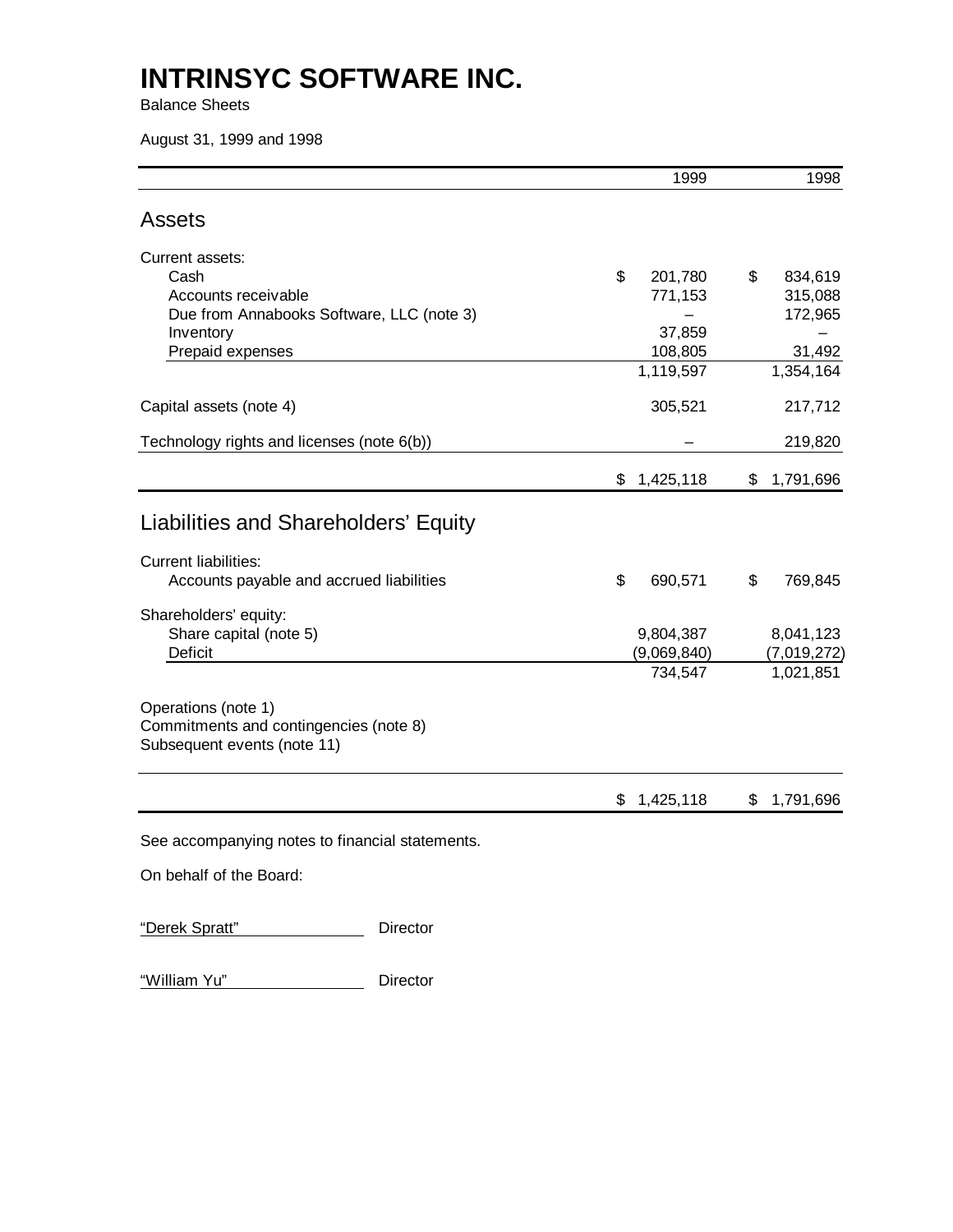Statements of Operations and Deficit

Years ended August 31, 1999 and 1998

| 1999            |                           | 1998       |
|-----------------|---------------------------|------------|
|                 | \$                        | 562,904    |
|                 |                           |            |
| 1,175,130       |                           | 986,897    |
| 1,283,117       |                           | 1,429,923  |
| 1,760,444       |                           | 1,504,879  |
|                 |                           |            |
| 82,855          |                           | 515,581    |
| 4,301,546       |                           | 4,437,280  |
| 2,050,568       |                           | 3,874,376  |
| 7,019,272       |                           | 3,144,896  |
| \$<br>9,069,840 | \$                        | 7,019,272  |
| \$<br>0.11      | \$                        | 0.24       |
|                 |                           | 15,869,330 |
|                 | \$2,250,978<br>17,981,235 |            |

See accompanying notes to financial statements.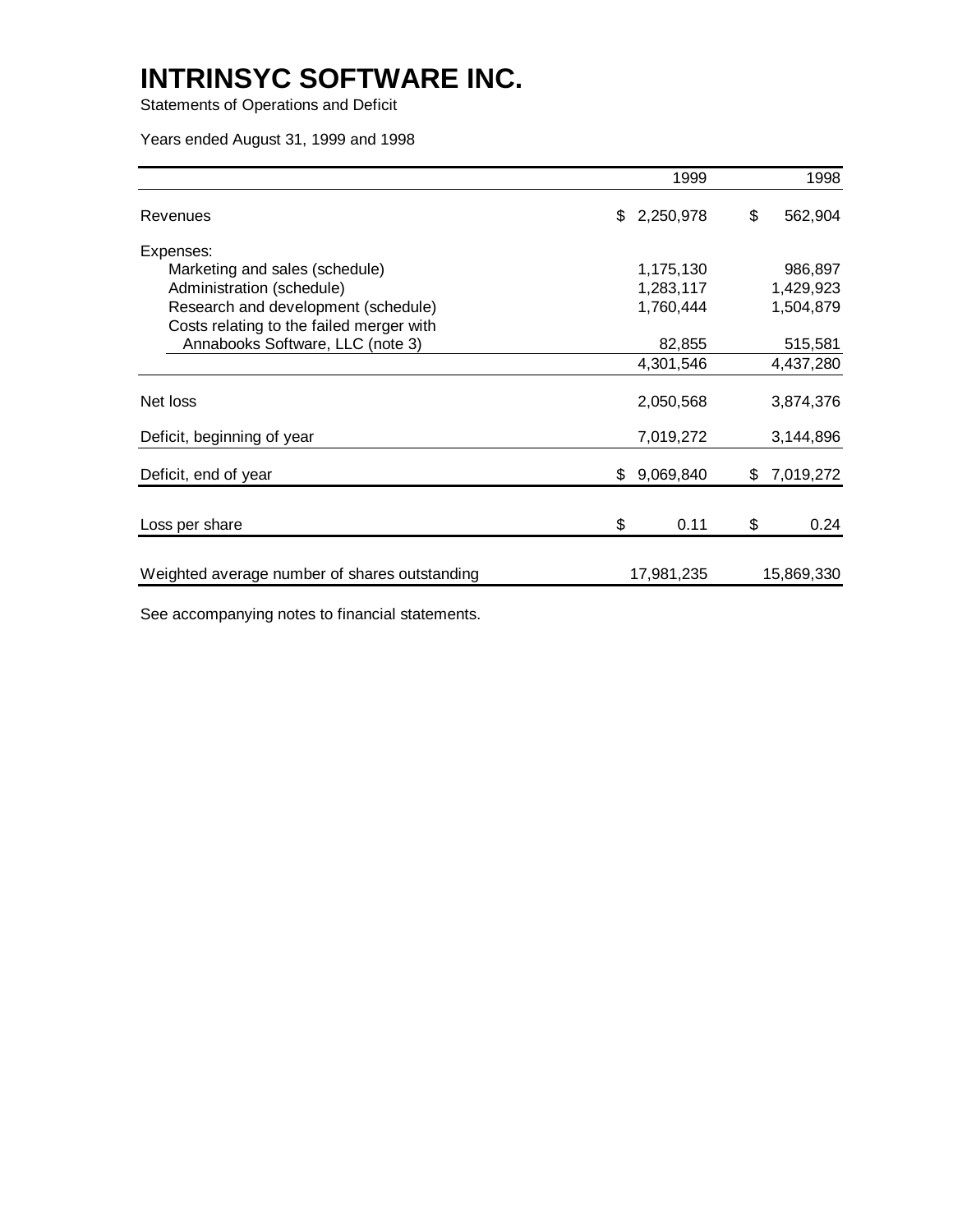Statements of Cash Flows

Years ended August 31, 1999 and 1998

| Cash provided by (used in):<br>Cash flows from operating activities:<br>Net loss<br>$$$ (2,050,568)<br>\$ (3,874,376)<br>Items not involving cash:<br>Depreciation and amortization<br>295,938<br>Expenses settled with the issuance of common shares: | 257,320<br>31,341 |
|--------------------------------------------------------------------------------------------------------------------------------------------------------------------------------------------------------------------------------------------------------|-------------------|
|                                                                                                                                                                                                                                                        |                   |
|                                                                                                                                                                                                                                                        |                   |
|                                                                                                                                                                                                                                                        |                   |
|                                                                                                                                                                                                                                                        |                   |
|                                                                                                                                                                                                                                                        |                   |
|                                                                                                                                                                                                                                                        |                   |
| For services rendered<br>306,710                                                                                                                                                                                                                       |                   |
| 51,931<br>For compensation expense                                                                                                                                                                                                                     |                   |
| Changes in non-cash operating working capital:                                                                                                                                                                                                         |                   |
| Accounts receivable<br>(456,065)                                                                                                                                                                                                                       | (218, 100)        |
| Due from Annabooks Software, LLC<br>172,965                                                                                                                                                                                                            | (172, 965)        |
| (37, 859)<br>Inventory                                                                                                                                                                                                                                 |                   |
| Prepaid expenses<br>(77, 313)                                                                                                                                                                                                                          | (5,602)           |
| Accounts payable and accrued liabilities<br>(79,274)                                                                                                                                                                                                   | 308,234           |
| (1,873,535)<br>(3,674,148)<br>Cash flows used in operating activities                                                                                                                                                                                  |                   |
| Cash flows from investing activities:                                                                                                                                                                                                                  |                   |
| Purchase of capital assets<br>(163, 927)                                                                                                                                                                                                               | (137, 519)        |
| Cash flows used in investing activities<br>(163, 927)                                                                                                                                                                                                  | (137, 519)        |
| Cash flows from financing activities:                                                                                                                                                                                                                  |                   |
| Issuance of common stock:                                                                                                                                                                                                                              |                   |
| Private placements<br>896,619                                                                                                                                                                                                                          | 918,959           |
| 1,931,073<br>Special warrants                                                                                                                                                                                                                          |                   |
| Options<br>155,670                                                                                                                                                                                                                                     | 180,050           |
| Warrants<br>352,334<br>1,347,137                                                                                                                                                                                                                       |                   |
| Advance from shareholder                                                                                                                                                                                                                               | (80,000)          |
| Cash flows used in financing activities<br>1,404,623<br>4,297,219                                                                                                                                                                                      |                   |
| Increase (decrease) in cash<br>(632, 839)                                                                                                                                                                                                              | 485,552           |
| 834,619<br>Cash, beginning of year                                                                                                                                                                                                                     | 349,067           |
| \$<br>201,780<br>Cash, end of year<br>\$                                                                                                                                                                                                               | 834,619           |
|                                                                                                                                                                                                                                                        |                   |
| Supplementary information:                                                                                                                                                                                                                             |                   |
| Interest paid<br>\$<br>5,221<br>\$                                                                                                                                                                                                                     | 4,020             |
| Income taxes paid                                                                                                                                                                                                                                      |                   |
| Supplementary disclosure of non-cash financing activities:                                                                                                                                                                                             |                   |
| Stock issued for services<br>306,710                                                                                                                                                                                                                   | 31,341            |
| Stock issued for compensation<br>51,931                                                                                                                                                                                                                |                   |

See accompanying notes to financial statements.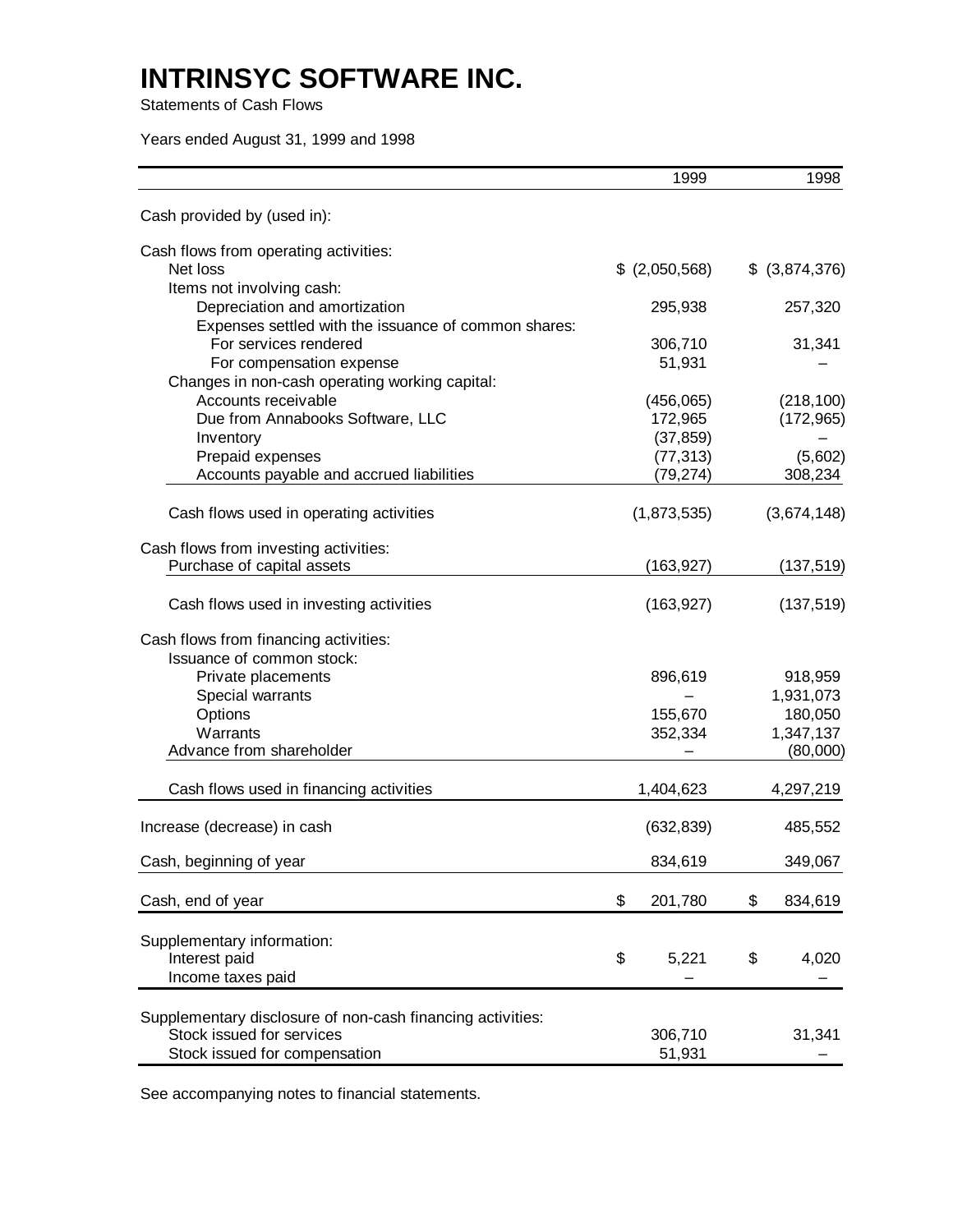Notes to Financial Statements

Years ended August 31, 1999 and 1998

#### **1. Operations:**

The Company was incorporated on August 31, 1992 under the laws of Alberta and continued under the Company Act (British Columbia) on July 19, 1995. The Company provides an integrated framework of embedded hardware, software and service solutions for creating, linking and managing Internet Devices and Information Appliances.

As at August 31, 1999, the Company had an accumulated deficit of \$9,069,840 and has incurred operating losses for the last five fiscal years. In addition, its current business operations have generated no net cash flow and additional funds will be required to further exploit the technologies. These financial statements are prepared on the basis of accounting principles applicable to a going concern which contemplates the realization of assets and the discharge of liabilities in the normal course of business. The Company's ability to continue as a going concern is dependent upon its ability to raise additional financing and to achieve profitable operations.

### **2. Significant accounting policies:**

(a) Basis of presentation:

These financial statements have been prepared in accordance with generally accepted accounting principles in Canada. Significant measurement differences to United States generally accepted accounting principles are set out in note 12.

(b) Capital assets:

Capital assets are recorded at cost net of applicable tax credits. Depreciation is calculated using the declining-balance method at the following annual rates:

| Assets                  | Rate       |
|-------------------------|------------|
| Computers and equipment | $30\%$     |
| Furniture and fixtures  | <b>20%</b> |

Leasehold improvements are amortized on a straight-line basis over the term of the related lease.

(c) Technology rights and licenses:

Acquired technology rights and licenses are stated at cost and amortized under the straightline method over three years. The Company continuously evaluates the value of these assets to determine if its unamortized portion has sustained a permanent impairment in value due to future benefit being unlikely. The method used to determine whether there has been a permanent impairment in value is based upon projected cash flow from operations. Where a permanent impairment has occurred, the write-down is included in amortization expense in research and development expenses in the statement of operations.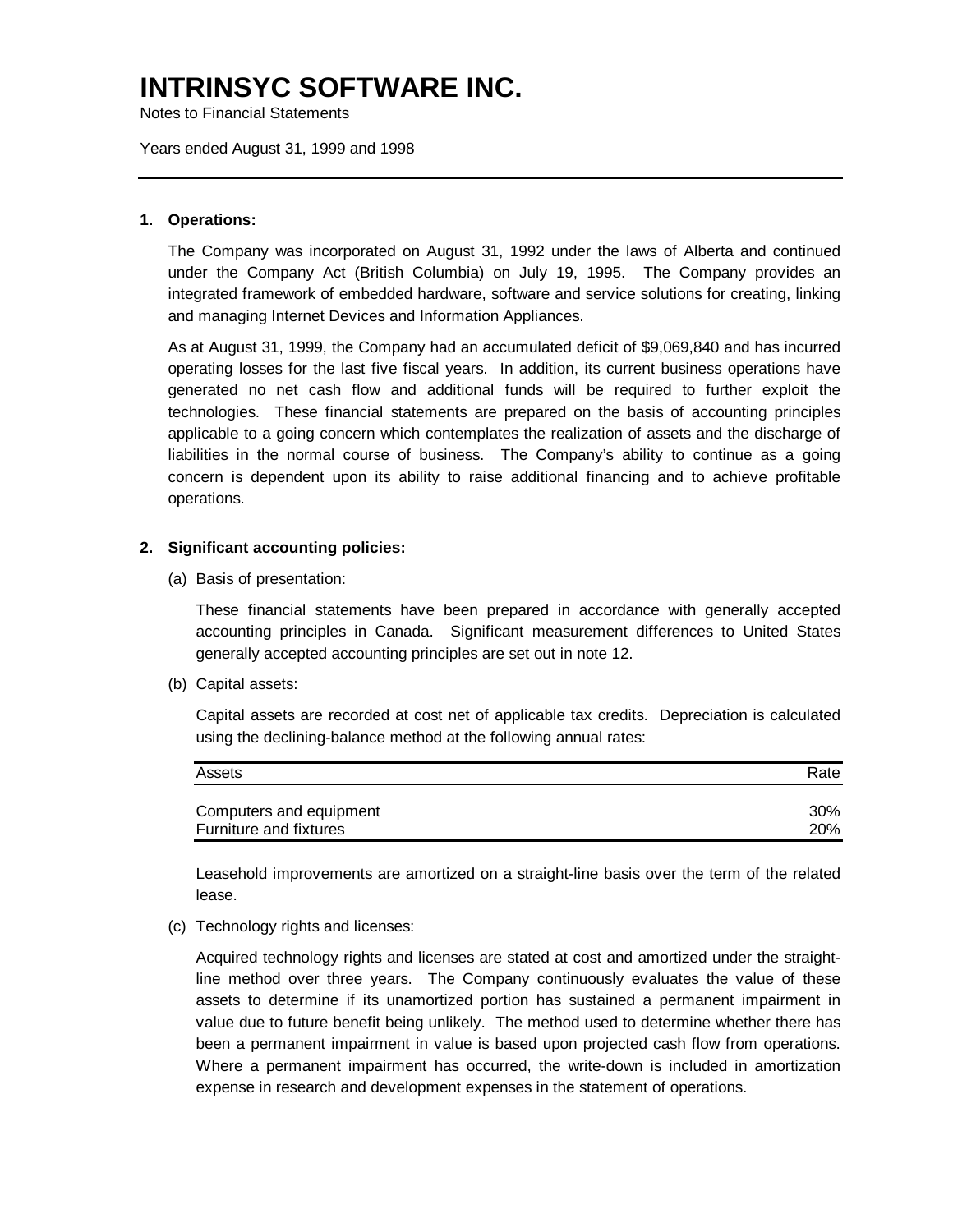Notes to Financial Statements, page 2

Years ended August 31, 1999 and 1998

#### **2. Significant accounting policies (continued):**

(d) Foreign currency:

Monetary items denominated in foreign currency are translated to Canadian dollars at exchange rates in effect at the balance sheet date and non-monetary items are translated at rates of exchange in effect when the assets were acquired or obligations incurred. Revenues and expenses are translated at rates in effect at the time of the transactions. Foreign exchange gains and losses are included in income.

(e) Revenue recognition:

Revenue from product sales is recorded when title passes to the customer and there are no significant retained risks with respect to the products sold. Revenue from consulting and other services is recorded as the services are performed if there is reasonable certainty as to collectibility.

(f) Research and development:

Expenditures on research are expensed as incurred. Development expenditures are expensed as incurred unless they meet certain criteria in which case they are capitalized. No amounts have been capitalized to August 31, 1999.

(g) Investment tax credits:

Investment tax credits relating to current expenditures are recognized in income when there is reasonable assurance of realization. Tax credits related to capital expenditures reduce the cost of the related asset provided there is reasonable assurance of realization.

(h) Loss per share:

Loss per share has been calculated based on the weighted average number of common shares outstanding during the reporting period. Fully diluted per share amounts have not been disclosed as the effect of outstanding options and warrants is anti-dilutive.

(i) Income taxes:

The Company uses the asset and liability method of accounting for income taxes. Under the asset and liability method, future tax assets and liabilities are recognized for the future tax consequences attributable to differences between the financial statement carrying amounts of existing assets and liabilities and their respective tax bases. Future tax assets and liabilities are measured using enacted or substantively enacted tax rates expected to apply to taxable income in the years in which those temporary differences are expected to be recovered or settled. The effect on future tax assets and liabilities of a change in tax rates is recognized in income in the period that includes the date of enactment or substantive enactment.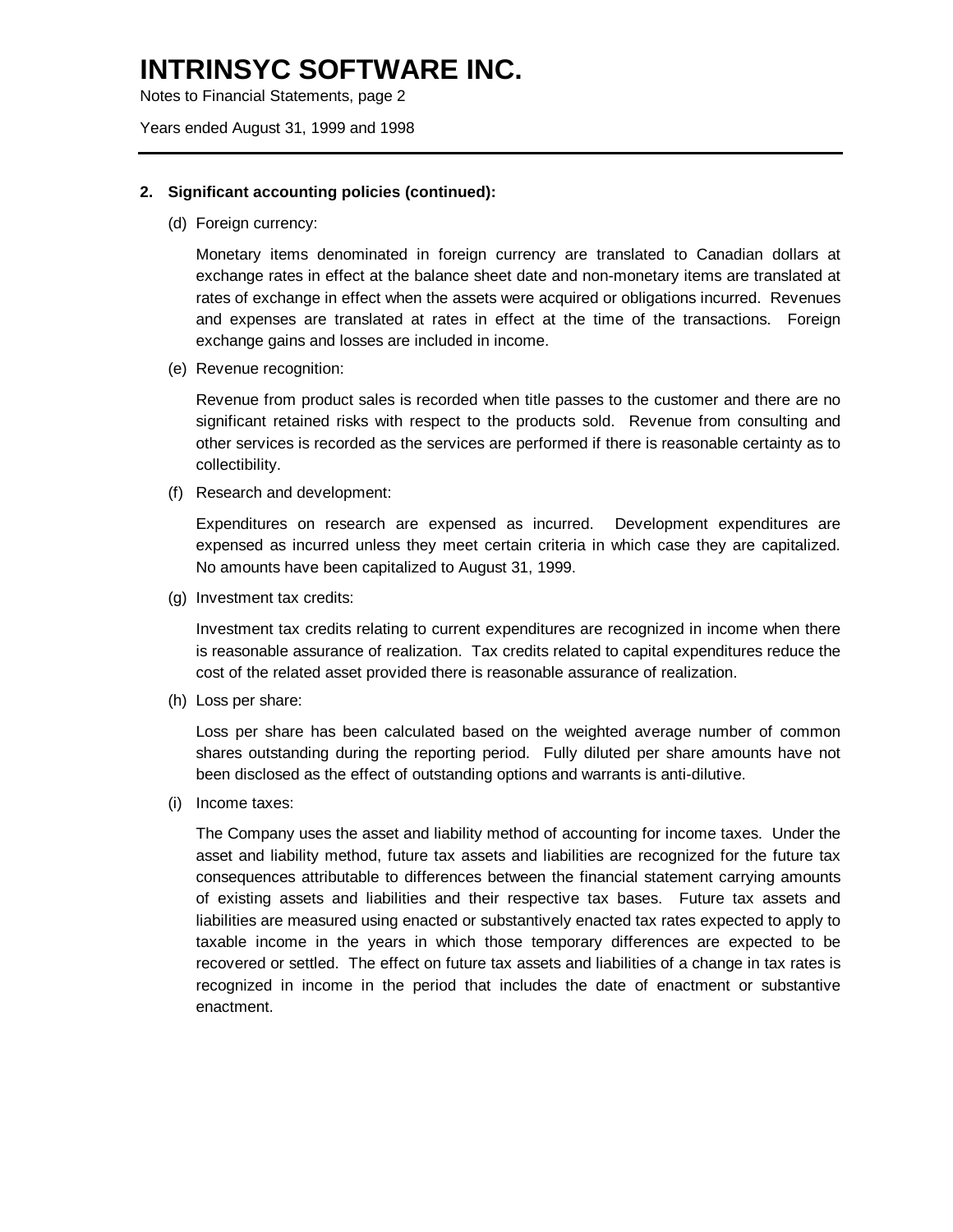Notes to Financial Statements, page 3

Years ended August 31, 1999 and 1998

#### **2. Significant accounting policies (continued):**

(j) Use of estimates:

The preparation of financial statements in conformity with generally accepted accounting principles requires management to make estimates and assumptions that affect the reported amounts of assets and liabilities and disclosure of contingent assets and liabilities at the date of the financial statements, and the reported amounts of revenues and expenses during the reporting period. Management has applied its judgment to the information available at the date of these financial statements in making such judgment which particularly apply to the implications of the Year 2000 Issue to the Company's operations. Actual results could differ from estimates made in preparing these financial statements.

(k) Comparative figures:

Certain of the comparative figures have been reclassified to conform to the 1999 presentation.

#### **3. Due from Annabooks Software, LLC:**

Advances totaling US \$238,000 were made to Annabooks Software, LLC ("Annabooks"), a California limited company, at August 31, 1998. These advances were made in anticipation of a proposed merger between Annabooks and the Company that has since been canceled. All of the Company's costs relating to the merger have been expensed.

#### **4. Capital assets:**

|         |                 | 1999            |
|---------|-----------------|-----------------|
|         | Accumulated     | Net book        |
| Cost    | depreciation    | value           |
| 444.809 | 167,005<br>SS   | 277,804<br>S.   |
|         |                 | 23,520<br>4,197 |
| 481,269 | 175,748         | 305,521         |
|         | 32,263<br>4,197 | 8,743           |

|                                                   |                   |                             |   | 1998              |
|---------------------------------------------------|-------------------|-----------------------------|---|-------------------|
|                                                   | Cost              | Accumulated<br>depreciation |   | Net book<br>value |
| Computers and equipment<br>Furniture and fixtures | 299,725<br>17,617 | 94,560<br>5,070             | S | 205,165<br>12,547 |
|                                                   | \$317,342         | 99,630                      |   | \$217,712         |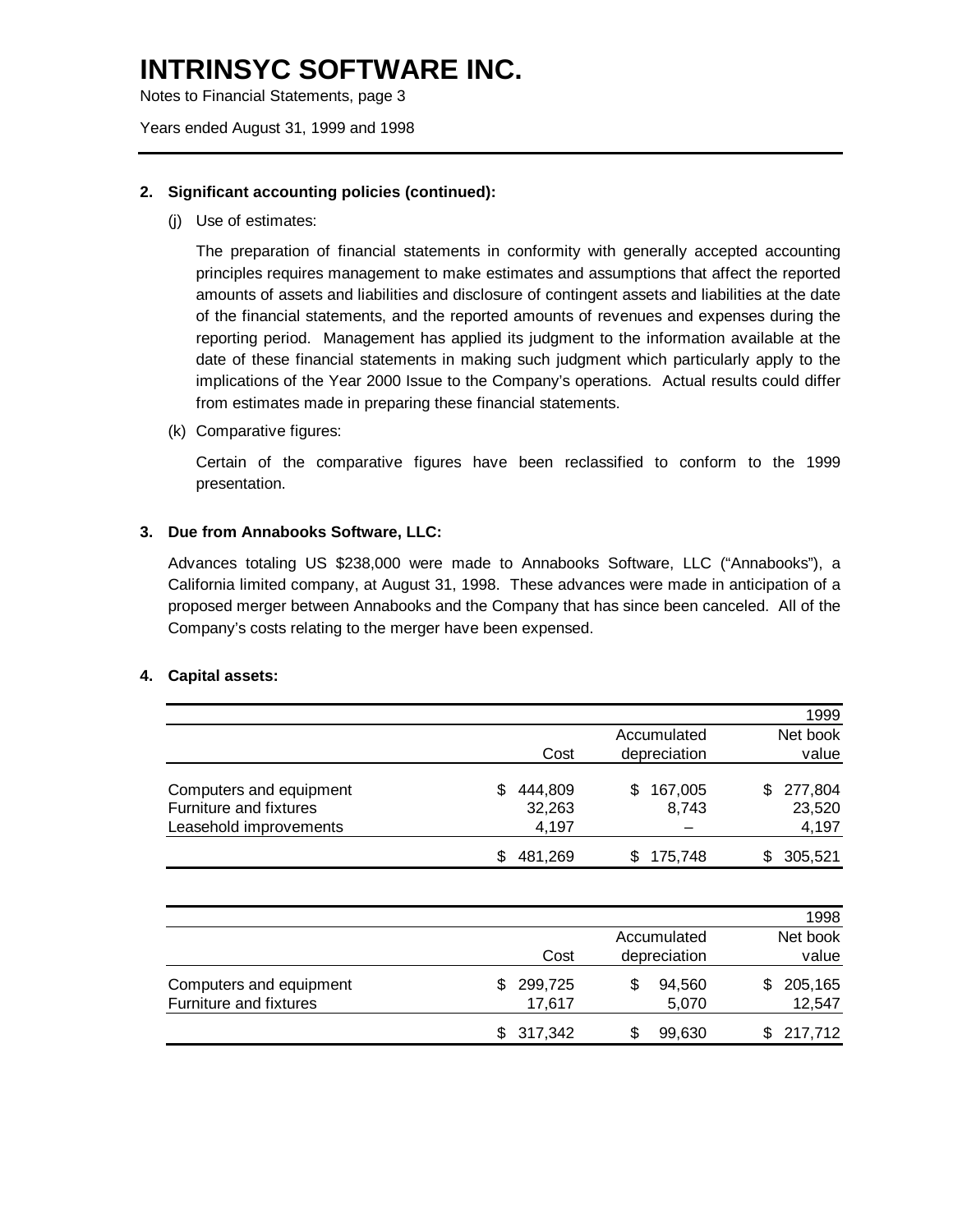Notes to Financial Statements, page 4

Years ended August 31, 1999 and 1998

#### **5. Share capital:**

#### (a) Authorized:

93,330,000 common shares without par value

(b) Issued:

|                                             | Number      |                  |
|---------------------------------------------|-------------|------------------|
|                                             | of shares   | Amount           |
|                                             |             |                  |
| Balance, August 31, 1997                    | 15,612,668  | 3,133,777<br>\$  |
| Issued:                                     |             |                  |
| For cash on special warrants (note $5(c)$ ) | 1,967,536   | 2,429,859        |
| For cash on private placements              | 1,476,296   | 918,959          |
| For exchange of services                    | 21,467      | 31,341           |
| For cash on exercise of warrants            | 3,605,564   | 1,347,137        |
| For cash on exercise of options             | 346,866     | 180,050          |
| Cancellation of escrow shares (note 5(f))   | (5,670,000) |                  |
| Balance, August 31, 1998                    | 17,360,397  | 8,041,123        |
| Issued:                                     |             |                  |
| For cash on private placements              | 1,120,774   | 896,619          |
| For cash on exercise of warrants            | 555,349     | 352,334          |
| For cash on exercise of options             | 278,247     | 155,670          |
| For exchange of services                    | 314,318     | 306,710          |
| For employee compensation                   | 49,458      | 51,931           |
| Balance, August 31, 1999                    | 19,678,543  | 9,804,387<br>\$. |

Shares issued for non-cash consideration are valued at the market value of the Company's common shares at the date the obligation for issuance occurs.

(c) Special warrants:

During fiscal 1998, the Company issued 1,757,735 special warrants (the "Special Warrants") for \$1.50 per Special Warrant. Pursuant to an agency agreement, the Company paid the Agent a commission of 7% of the gross proceeds from the sale of the Special Warrants. The Agent elected to receive \$46,413 of the commission to which it was entitled by way of 30,942 Special Warrants.

Upon exercise of each Special Warrant, the holder was issued 1.1 units, each unit consisting of one common share and one half of one share purchase warrant (the "Warrant"). Each whole Warrant entitles the holder to acquire one common share at \$1.75 per share at the earlier of January 20, 2000 and the  $10<sup>th</sup>$  business day following the date on which the Company gives notice to the Trustee and the warrantholder that the closing market price of the Company's common shares has been greater than \$5.00 per share for any consecutive 21 trading days preceding such notice.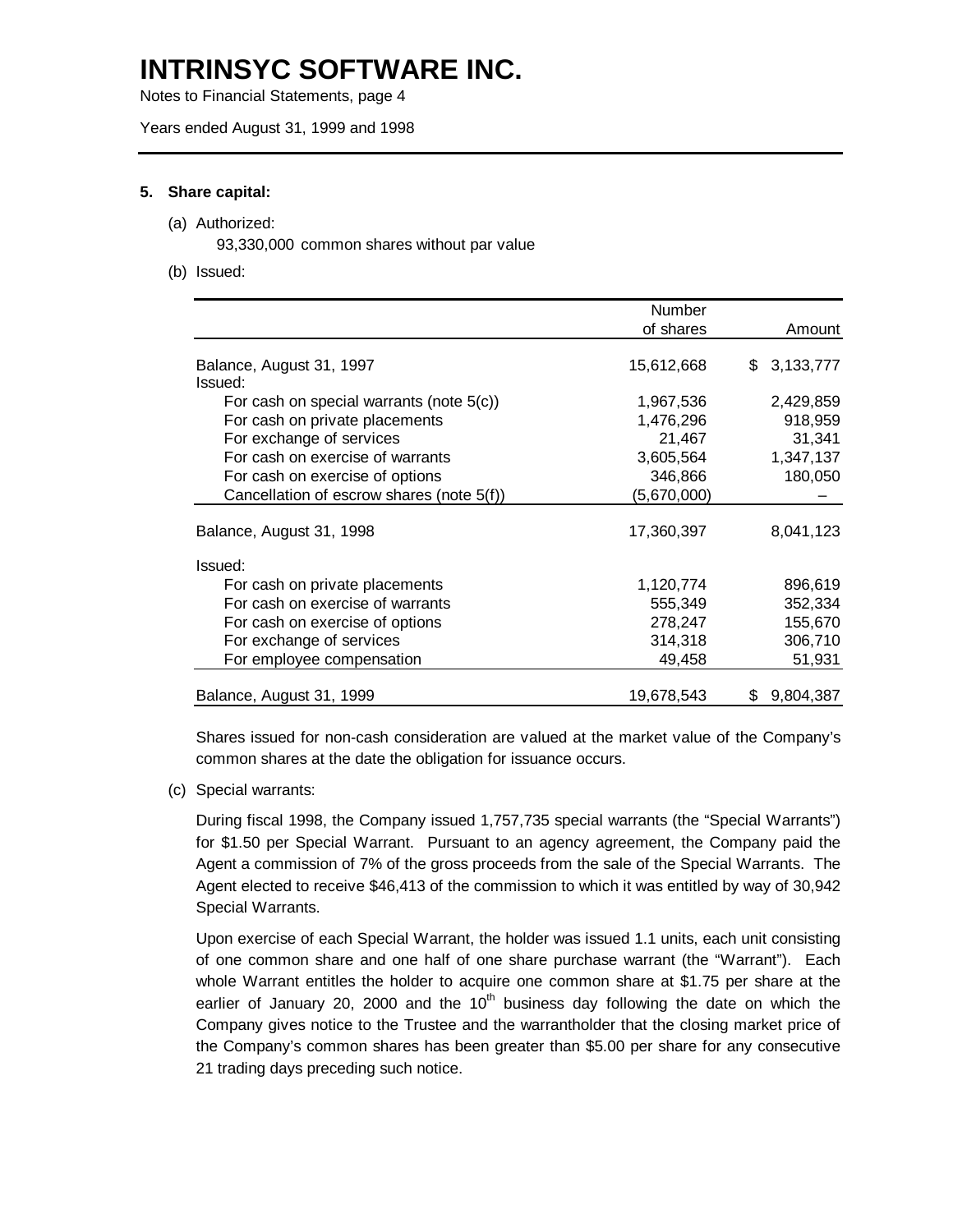Notes to Financial Statements, page 5

Years ended August 31, 1999 and 1998

### **5. Share capital (continued):**

#### (d) Warrants:

| August 31,<br>1998 | Granted | Exercised  | Expired/<br>cancelled | August 31,<br>1999 | Exercise<br>price | Expiry<br>date    |
|--------------------|---------|------------|-----------------------|--------------------|-------------------|-------------------|
|                    |         |            |                       |                    |                   |                   |
| 553,149            |         | (553, 149) |                       |                    | \$0.63            | August 6, 1999    |
| 90,000             |         |            |                       | 90.000             | 1.44              | November 19, 1999 |
| 980,022            |         | (2,200)    |                       | 977,822            | 1.75              | January 20, 2000  |
|                    | 937,500 |            |                       | 937,500            | 1.10              | February 10, 2001 |
|                    |         |            |                       |                    |                   |                   |
| 1,623,171          | 937,500 | (555, 349) |                       | 2,005,322          |                   |                   |

#### (e) Stock options:

Stock options are granted at exercise prices determined by reference to the market value of the shares at the date of grant.

| August 31, |           |           | Expired/  | August 31, | Exercise | Expiry             |
|------------|-----------|-----------|-----------|------------|----------|--------------------|
| 1998       | Granted   | Exercised | cancelled | 1999       | price    | date               |
|            |           |           |           |            |          |                    |
| 200,000    |           | (29,080)  |           | 170,920    | \$0.50   | October 21, 2001   |
| 300,000    |           | (100,000) |           | 200,000    | 0.40     | December 27, 2001  |
| 550.000    |           | (60,000)  |           | 490,000    | 0.66     | March 4, 2002      |
| 404,000    |           | (67,000)  |           | 337,000    | 0.59     | May 15, 2002       |
| 267,000    |           |           |           | 267,000    | 0.77     | June 22, 2002      |
| 80,000     |           | (10,000)  |           | 70,000     | 0.74     | August 21 2002     |
| 41,667     |           |           | (41, 667) |            | 0.74     | September 15, 2002 |
| 460,000    |           |           |           | 460,000    | 1.20     | October 25, 2002   |
| 7,500      |           | (4, 167)  | (3,333)   |            | 1.20     | December 4, 2002   |
| 130,000    |           |           | (30,000)  | 100,000    | 1.20     | January 26, 2003   |
| 35,000     |           |           | (35,000)  |            | 1.20     | February 16, 2003  |
| 40,000     |           |           |           | 40,000     | 1.20     | February 27, 2003  |
| 3,000      |           |           |           | 3,000      | 1.20     | March 13, 2003     |
| 20,000     |           |           |           | 20,000     | 1.20     | March 27, 2003     |
| 784,315    |           |           |           | 784,315    | 1.20     | April 2, 2003      |
| 70,000     |           | (8,000)   | (40,000)  | 22,000     | 1.20     | May 20, 2003       |
| 32,000     |           |           | (2,000)   | 30,000     | 1.20     | May 25, 2003       |
| 100,000    |           |           |           | 100,000    | 1.30     | July 31, 2003      |
|            | 50,000    |           |           | 50,000     | 1.32     | September 21, 2003 |
|            | 250,000   |           |           | 250,000    | 1.20     | November 19, 2003  |
|            | 405,000   |           |           | 405,000    | 1.00     | December 30, 2003  |
|            | 90,000    |           | (30,000)  | 60,000     | 1.30     | February 10, 2004  |
|            | 30,000    |           |           | 30,000     | 1.30     | February 16, 2004  |
|            | 655,000   |           |           | 655,000    | 1.26     | March 16, 2004     |
|            | 505,000   |           | (20,000)  | 485,000    | 1.48     | May 10, 2004       |
|            | 55,000    |           |           | 55,000     | 1.21     | July 9, 2004       |
|            |           |           |           |            |          |                    |
| 3,524,482  | 2,040,000 | (278,247) | (202,000) | 5,084,235  |          |                    |

#### (f) Cancellation of escrow shares:

During 1998, the Company cancelled 5,670,000 common shares which were subject to an escrow agreement and previously included in the issued and outstanding common shares.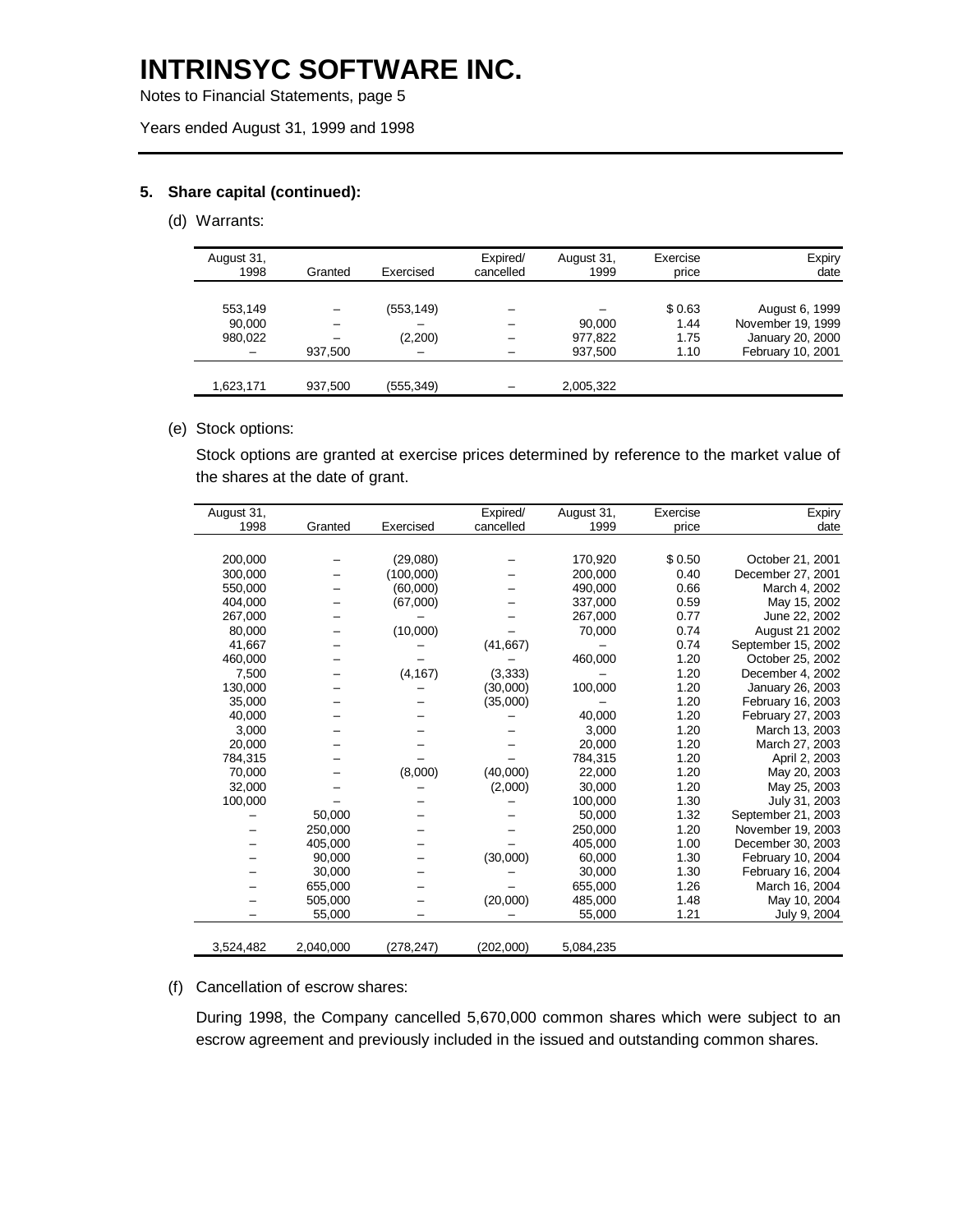Notes to Financial Statements, page 6

Years ended August 31, 1999 and 1998

#### **6. Related party transactions:**

Included within administration expenses for the year are \$nil (1998 - \$76,746) paid to companies controlled by officers and a director of the Company for the provision of management and consulting services to the Company. In addition, the Company paid \$nil (1998 - \$25,700) to a director of the Company for consulting services rendered.

#### **7. Income taxes:**

Income tax expense differs from the amount that would be computed by applying the federal and provincial statutory income tax rates of 45.6% (1998 - 45.6%) to income before income taxes due to valuation allowances provided against losses incurred in the year.

|                                                                            | 1999                       | 1998                         |
|----------------------------------------------------------------------------|----------------------------|------------------------------|
| Future income tax asset:<br>Loss carryforwards<br>Less valuation allowance | \$4,054,000<br>(4,054,000) | \$3,119,000<br>(3, 119, 000) |
|                                                                            | S                          |                              |

As at August 31, 1999, the Company has non-capital loss carry forwards aggregating approximately \$8,890,000 available to reduce taxable income otherwise calculated in future years. These losses expire as follows:

| 2000 | \$<br>54,000 |
|------|--------------|
| 2001 | 86,000       |
| 2002 | 352,000      |
| 2003 | 607,000      |
| 2004 | 1,984,000    |
| 2005 | 3,757,000    |
| 2006 | 2,050,000    |
|      |              |
|      | 8,890,000    |

As indicated above, the tax benefits related to these loss carry forwards, the application of which may be restricted, have not been recognized in these financial statements as management does not consider it more likely than not that such assets will be realized in the carryfoward period.

### **8. Commitments and contingencies:**

(a) Operating leases:

The Company has lease commitments for office premises and equipment expiring at various dates. The agreements require rental payments over the next five years approximately as follows:

| 2000 | \$. | 152,000   |
|------|-----|-----------|
| 2001 |     | 168,000   |
| 2002 |     | 148,000   |
| 2003 |     | 145,000   |
| 2004 |     | 145,000   |
|      |     |           |
|      |     | \$758,000 |
|      |     |           |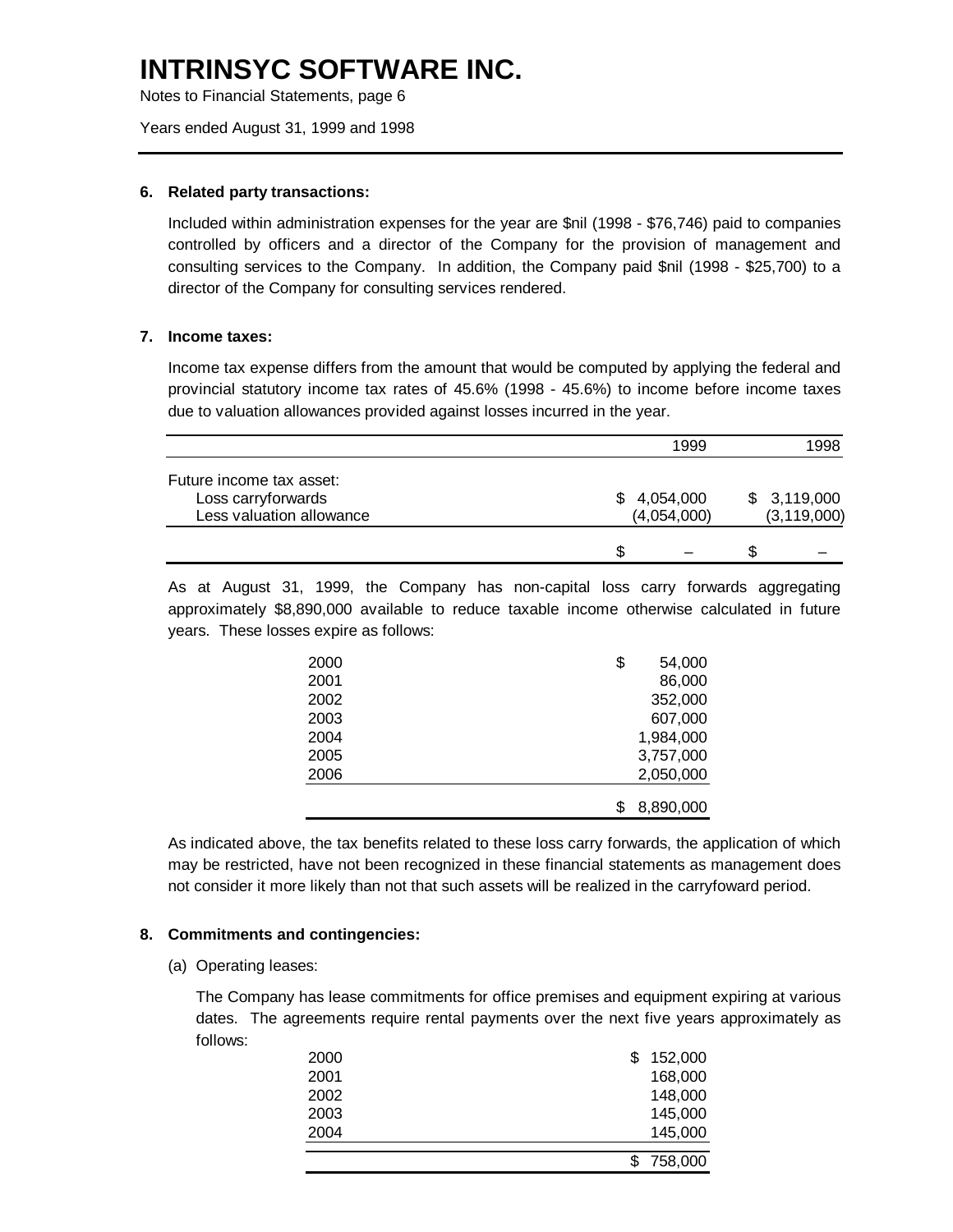Notes to Financial Statements, page 7

Years ended August 31, 1999 and 1998

#### **8. Commitments and contingencies (continued):**

(b) Technology rights and licenses:

Technology rights and licenses comprises third party acquisition costs related to signal centre industrial automation software ("Signal"), web server technology ("Spider") and WinFT Fault Tolerance operating system component set ("WinFT"). Under the Signal agreement the Company is required to pay a 10% royalty on product sales to a maximum of \$2,000,000. Under the WinFT agreement, the Company is required to pay a 10% royalty on all sales of WinFT to a maximum of \$100,000.

During fiscal 1999, there were no sales of Signal or WinFT and no royalties were paid. Technology rights and licenses have been fully amortized to research and development expense as of August 31, 1999.

(c) Year 2000 Issue:

The Year 2000 Issue relates to computer systems which use two digit date codes and, therefore, may read the year 2000 as the year 1900 or some other year. The Company may experience the effects of the Year 2000 Issue before, on, or after January 1, 2000, and that the effects on operations and financial reporting, if not addressed, may range from minor errors to significant systems failure which could affect the Company's ability to conduct normal business operations. It is not possible to be certain that all aspects of the Year 2000 Issue affecting the Company, including potential issues related to software sold by the Company as well as those issues relating to the efforts of customers, suppliers, or other third parties, will be fully resolved.

#### **9. Financial instruments and risk management:**

(a) Fair values:

The carrying amounts of cash, accounts receivable and accounts payable and accrued liabilities, approximate their fair values due to their ability for prompt liquidation or short-term to maturity.

(b) Credit risk:

The Company is exposed to credit risk only with respect to uncertainties as to timing and amount of collectibility of accounts receivable. At August 31, 1999, three customers represented approximately 75% of accounts receivable. These receivables are from large reputable customers with an established credit history with the Company.

(c) Foreign currency risk:

Foreign currency risk is the risk to the Company's earnings that arises from fluctuations in foreign currency exchange rates, and the degree of volatility of these rates. A substantial portion of the Company's sales are derived in United States dollars and accordingly the majority of the Company's accounts receivable is denominated in United States dollars. The Company has not entered into foreign exchange contracts to hedge against gains or losses from foreign exchange fluctuations.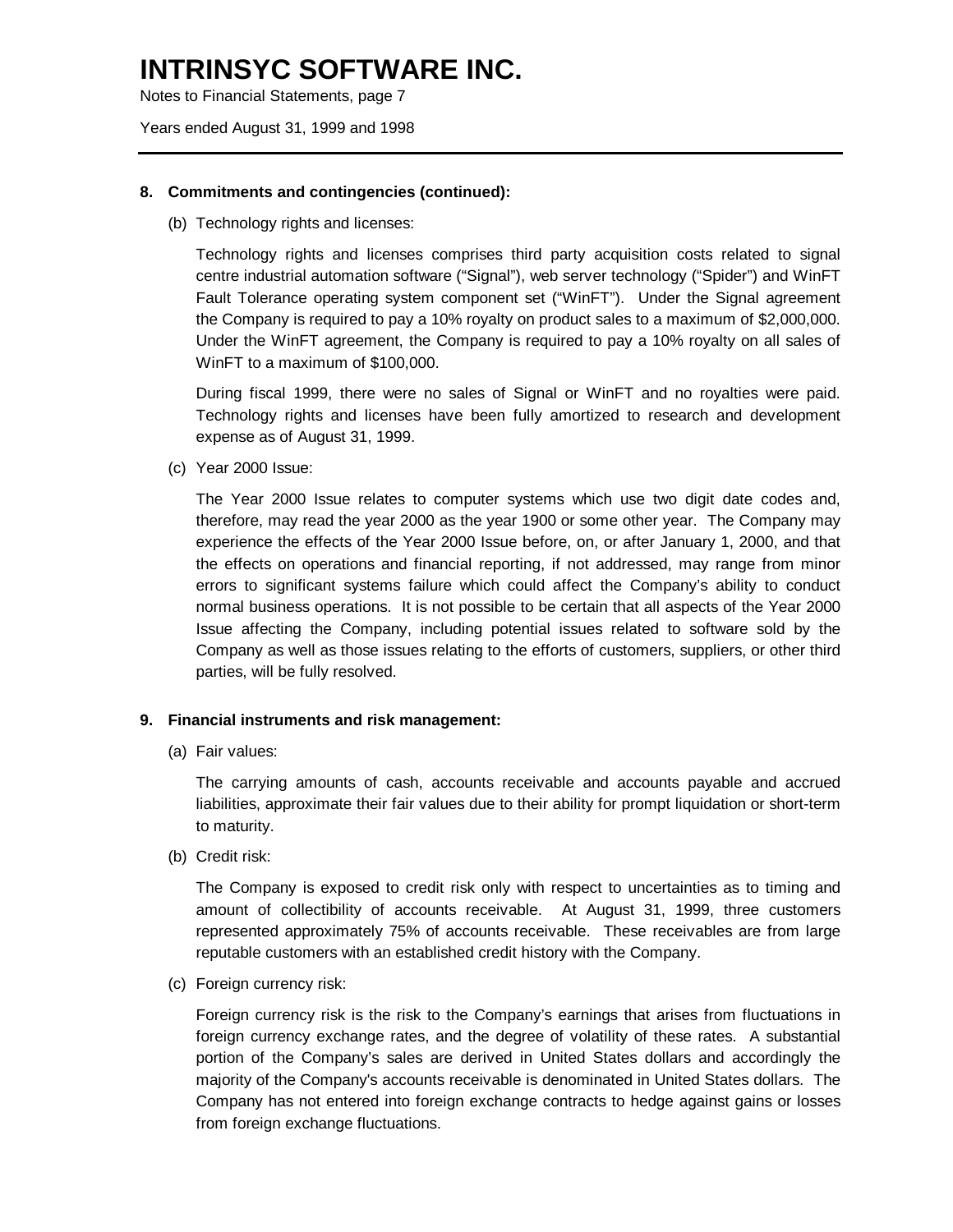Notes to Financial Statements, page 8

Years ended August 31, 1999 and 1998

#### **10. Segmented information:**

(a) Operating segments:

The Company is managed as a single operating segment, involving the sale and service of embedded hardware and software solutions.

(b) Geographic information:

All of the Company's assets are located in Canada. The Company earned revenues attributed to the following countries based on the location of the customer:

|                                         | 1999                                  | 1998                              |
|-----------------------------------------|---------------------------------------|-----------------------------------|
| <b>United States</b><br>Canada<br>Other | 1,877,891<br>\$<br>209,164<br>163.923 | 439,081<br>S.<br>51.151<br>72,672 |
|                                         | \$2,250,978                           | 562,904<br>S.                     |

#### (c) Major customers:

For the year ended August 31, 1999, revenue from one customer represents approximately \$1,474,000 (1998 - \$65,000) of the Company's total revenue.

#### **11. Subsequent events:**

Subsequent to year end, the Company:

- (a) Issued 323,858 common shares to settle obligations of \$294,711.
- (b) Granted employee stock options to purchase 280,000 common shares at an exercise price of \$0.91 per share. The options expire on September 1, 2004.
- (c) Issued 12,854 shares for employee compensation of \$11,697.
- (d) Completed a private placement of 900,000 common shares at \$1 per share together with non-transferable share purchase warrants to purchase an additional 450,000 common shares. The share purchase warrants are exercisable to November 6, 2000 at \$1.15 per share.

### **12. United States generally accepted accounting principles ("US GAAP") reconciliation:**

The financial statements have been prepared in accordance with generally accepted accounting principles ("GAAP") in Canada. These principles differ in the following material respects from those in the United States as summarized below:

(a) Loss for the year and loss per share:

|                                                                                     |           |   | 1999                  |   | 1998                 |
|-------------------------------------------------------------------------------------|-----------|---|-----------------------|---|----------------------|
| Loss for the year in accordance with Canadian GAAP<br>Difference in accounting for: |           |   | $$$ (2,050,568)       |   | $$$ (3,874,376)      |
| Stock-based compensation<br>Research and development costs                          | (C)<br>d) |   | (171, 577)<br>219,820 |   | (34, 476)<br>187,667 |
| Loss for the year in accordance with US GAAP                                        |           |   | \$ (2,002,325)        |   | $$$ $(3,721,185)$    |
| Loss per share in accordance with US GAAP                                           |           | S | በ 11                  | S | 0.23                 |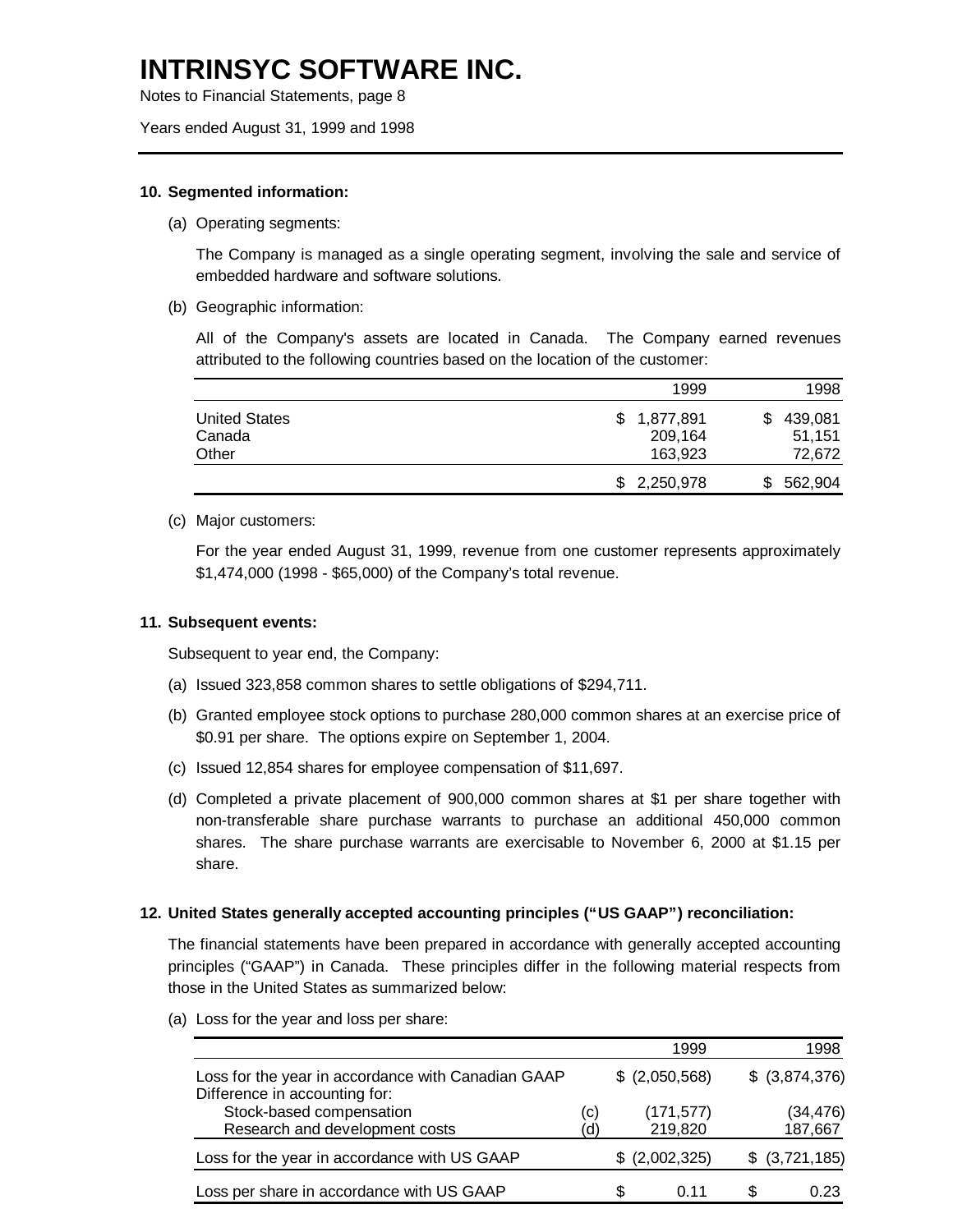Notes to Financial Statements, page 9

Years ended August 31, 1999 and 1998

### **12. United States generally accepted accounting principles ("US GAAP") reconciliation (continued):**

(b) Balance sheets:

The amounts in the balance sheets that differ from those reported under Canadian GAAP are as follows:

|                                                  |     |      | 1999                     |    |                           |   | 1998                     |   |                            |
|--------------------------------------------------|-----|------|--------------------------|----|---------------------------|---|--------------------------|---|----------------------------|
|                                                  |     |      | Canadian<br>GAAP         |    | U.S.<br>GAAP              |   | Canadian<br>GAAP         |   | U.S.<br><b>GAAP</b>        |
| Technology rights and licenses                   | (d) | - \$ |                          | -S |                           | S | 219.820                  | S |                            |
| Shareholders equity:<br>Share capital<br>Deficit | (c) |      | 9,804,387<br>(9,069,840) |    | 10,010,440<br>(9,275,893) |   | 8,041,123<br>(7,019,272) |   | 8,075,599<br>(7, 273, 568) |

#### (c) Stock-based compensation:

For US GAAP purposes, the Company has elected to follow the disclosure-only provisions under Statement of Financial Accounting Standards No. 123 ("FAS 123") "Accounting for Stock-Based Compensation"; and applies Accounting Principles Board Opinion No. 25 "Accounting for Stock Issued to Employees" ("APB 25") and related interpretations in accounting for its stock-based compensation to employees. Accordingly, the Company's stock-based compensation expense is measured based on the intrinsic value of the option on the date of grant. FAS 123 requires companies that continue to follow APB 25 to disclose the impact of applying the fair value method of FAS 123.

Under the intrinsic value method of APB 25, the stock option compensation is the excess, if any, of the quoted market value of the stock at the measurement date of the grant over the amount an optionee must pay to acquire the stock. Accordingly, stock-based compensation for the years ended August 31, 1999 and 1998, for United States GAAP purposes, would be \$171,577, and \$34,476, respectively.

(d) Research and development costs:

For US GAAP purposes, research and development costs are expensed as incurred. Under Canadian GAAP, research costs are expensed as incurred and development costs are expensed as incurred except when the costs associated with the process are clearly identifiable, the Company has indicated its intention to use the process, and funding for continued development is available. In these circumstances, the costs are deferred and amortized on a systematic basis.

In these financial statements, patents, deferred development costs and technology rights and licenses are considered to be research and development costs and would be expensed as incurred under US GAAP.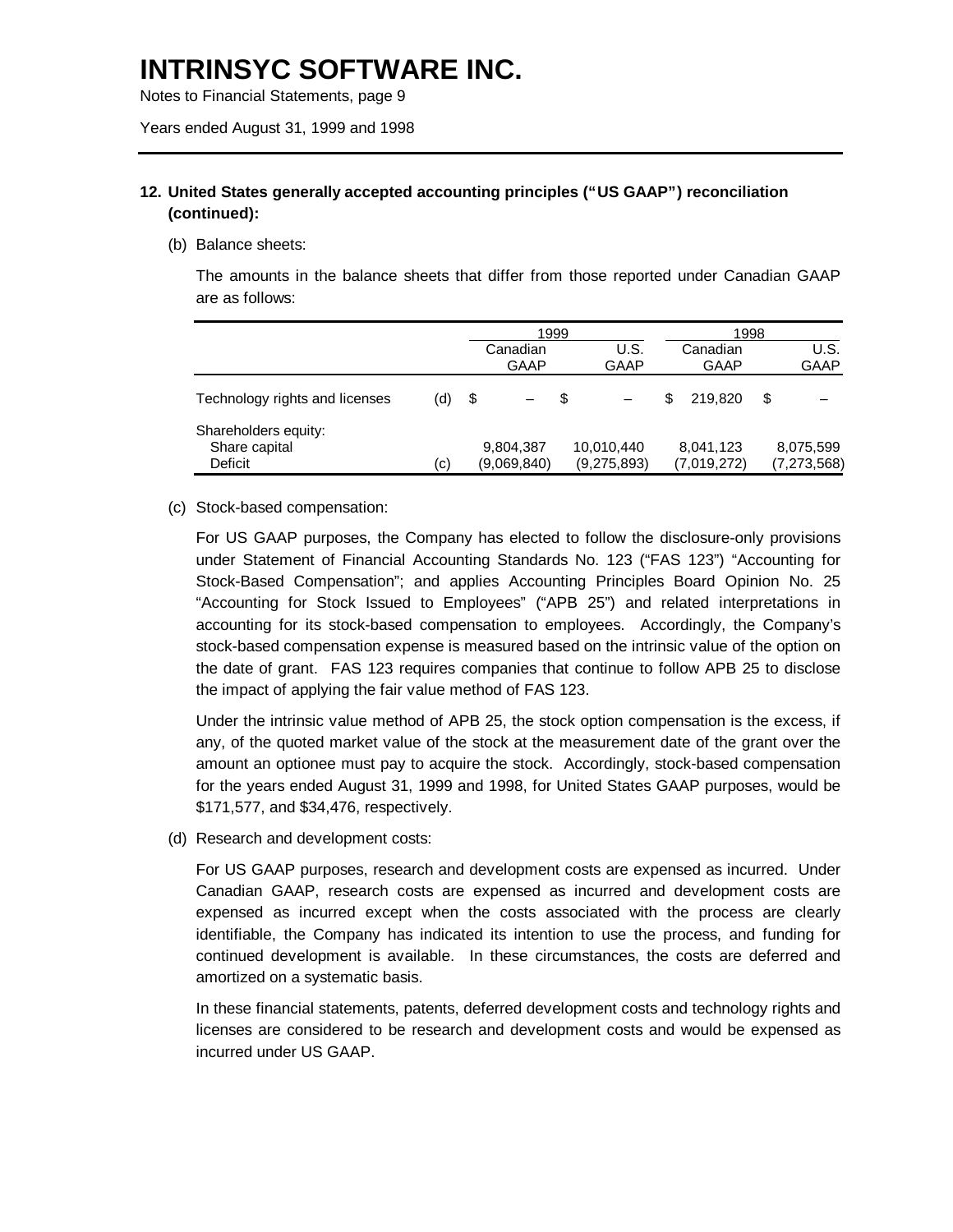Notes to Financial Statements, page 10

Years ended August 31, 1999 and 1998

### **12. United States generally accepted accounting principles ("US GAAP") reconciliation (continued):**

(e) Development stage enterprises:

For US GAAP purposes, Statement of Financial Accounting Standards No. 7, "Development Stage Enterprises", the Company would be defined to be a development stage enterprise which would require the following additional disclosures:

(*i*) The amounts in the consolidated statement of operations and deficit accumulated during the development stage would be presented on a cumulative basis from the Company's inception to August 31 ,1999 which is summarized as follows:

| Revenues, net                                                                                                                     |     | \$3,235,302                         |
|-----------------------------------------------------------------------------------------------------------------------------------|-----|-------------------------------------|
| Expenses:<br>Marketing and sales<br>Administration<br>Research and development                                                    |     | 2,707,167<br>4,818,005<br>4,387,587 |
| Costs relating to the failed merger with Annabooks Software, LLC<br>Loss accumulated during the development stage under U.S. GAAP | SS. | 598,436                             |
|                                                                                                                                   |     | (9,275,893)                         |

(*ii*) The amounts in the consolidated statement of cash flows would also be presented on a cumulative basis from the Company's inception which is summarized as follows:

| Cash flows from operating activities:<br>Loss accumulated during the development stage<br>Items not involving cash: | (9,275,893)<br>\$. |
|---------------------------------------------------------------------------------------------------------------------|--------------------|
| Depreciation and amortization                                                                                       | 767,431            |
| Reduction in inventory to net realizable value                                                                      | 47,104             |
| Stock-based compensation expense                                                                                    | 206,053            |
| Expenses settled with the issuance of common shares:                                                                |                    |
| For services rendered                                                                                               | 338,051            |
| For compensation expense                                                                                            | 51,931             |
| Changes in non-cash operating working capital:                                                                      |                    |
| Accounts receivable                                                                                                 | (771, 153)         |
| Inventory                                                                                                           | (84, 963)          |
| Prepaid expenses                                                                                                    | (108, 805)         |
| Accounts payable and accrued liabilities                                                                            | 690,571            |
| Cash flows from operations                                                                                          | (8, 139, 673)      |
| Cash flows from investing activities:                                                                               |                    |
| Purchase of capital assets                                                                                          | (501, 751)         |
| Purchase of technology rights and licenses                                                                          | (571, 201)         |
| Cash flows used in investing activities                                                                             | (1,072,952)        |
| Cash flows from financing activities:                                                                               |                    |
| Issuance of common stock:                                                                                           |                    |
| Private placements                                                                                                  | 5,448,141          |
| Special warrants                                                                                                    | 1,931,073          |
| Options                                                                                                             | 335,720            |
| Warrants                                                                                                            | 1,699,471          |
| Cash flows used in financing                                                                                        | 9,414,405          |
|                                                                                                                     |                    |
| Increase in cash during the development stage                                                                       | 201,780            |
| Cash, inception of development stage                                                                                |                    |
| Cash, August 31, 1999                                                                                               | \$<br>201,780      |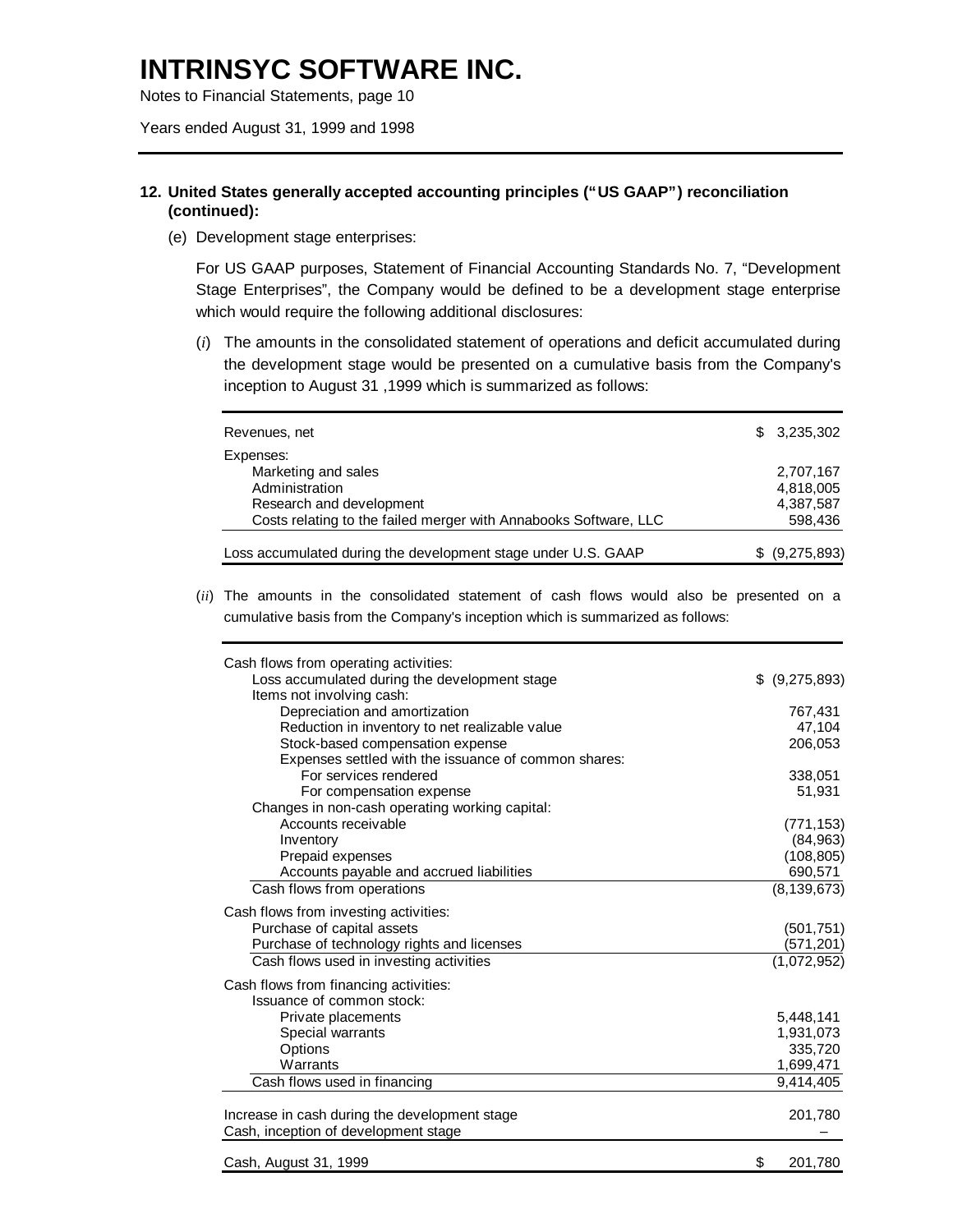Notes to Financial Statements, page 11

Years ended August 31, 1999 and 1998

### **12. United States generally accepted accounting principles ("US GAAP") reconciliation (continued):**

- (e) Development stage enterprises (continued):
	- (*iii*) A cumulative statement of stockholders' equity would be presented as follows:

|                                                          |             | Share capital            | Retained<br>earnings |    |             |
|----------------------------------------------------------|-------------|--------------------------|----------------------|----|-------------|
|                                                          | Number      | Amount                   | (deficit)            |    | Total       |
|                                                          |             |                          |                      |    |             |
| Balance, August 31, 1993 (inception)                     |             | \$                       | \$                   | \$ |             |
| Shares issued for cash                                   | 1,000,000   | 100                      |                      |    | 100         |
| Loss for the year                                        |             | $\overline{\phantom{0}}$ | (89, 868)            |    | (89, 868)   |
| Balance, August 31, 1993                                 | 1,000,000   | 100                      | (89, 868)            |    | (89, 768)   |
| Shares issued for cash<br>Shares issued for services and | 805,027     | 201,256                  |                      |    | 201,256     |
| unpaid salary                                            | 236,105     | 59,026                   |                      |    | 59,026      |
| Shares issued for compensation                           | 2,230,314   | 22,400                   |                      |    | 22,400      |
| Shares gifted back to Company                            | (1,000,000) |                          |                      |    |             |
| Loss for the year                                        |             |                          | (67, 852)            |    | (67, 852)   |
| Balance, August 31, 1994                                 | 3,271,446   | 282,782                  | (157, 720)           |    | 125,062     |
| Shares issued for cash                                   | 704,000     | 176,000                  |                      |    | 176,000     |
| Shares issued for compensation                           | 1,440,086   | 14,400                   |                      |    | 14,400      |
| Loss for the year                                        |             |                          | (314,009)            |    | (314,009)   |
| Balance, August 31, 1995                                 | 5,415,532   | 473,182                  | (471, 729)           |    | 1,453       |
| Shares issued for public offering                        | 1,737,500   | 392,115                  |                      |    | 392,115     |
| Shares issued for cash                                   | 140,000     | 35,000                   |                      |    | 35,000      |
| Conversion of debt into shares                           | 74,040      | 41,463                   |                      |    | 41,463      |
| <b>Exercise of warrants</b>                              | 134,000     | 53,600                   |                      |    | 53,600      |
| Loss for the year                                        |             | —                        | (602, 928)           |    | (602, 928)  |
| Balance, August 31, 1996                                 | 7,501,072   | 995,360                  | (1,074,657)          |    | (79, 297)   |
| Shares issued for cash                                   | 5,356,667   | 1,723,455                |                      |    | 1,723,455   |
| Conversion of debt into cash                             | 21,739      | 10,000                   |                      |    | 10,000      |
| <b>Exercise of warrants</b>                              | 183,333     | 60,000                   |                      |    | 60,000      |
| Exercise of options                                      | 282,000     | 154,530                  |                      |    | 154,530     |
| Shares issued for services                               | 67,857      | 29,432                   |                      |    | 29,432      |
| Shares issued in exchange for                            |             |                          |                      |    |             |
| technology rights and licenses                           | 2,200,000   | 161,000                  |                      |    | 161,000     |
| Loss for the year                                        |             |                          | (2,477,726)          |    | (2,477,726) |
| Balance carried forward                                  |             |                          |                      |    |             |
| August 31, 1997                                          | 15,612,668  | 3, 133, 777              | (3, 552, 383)        |    | (418, 606)  |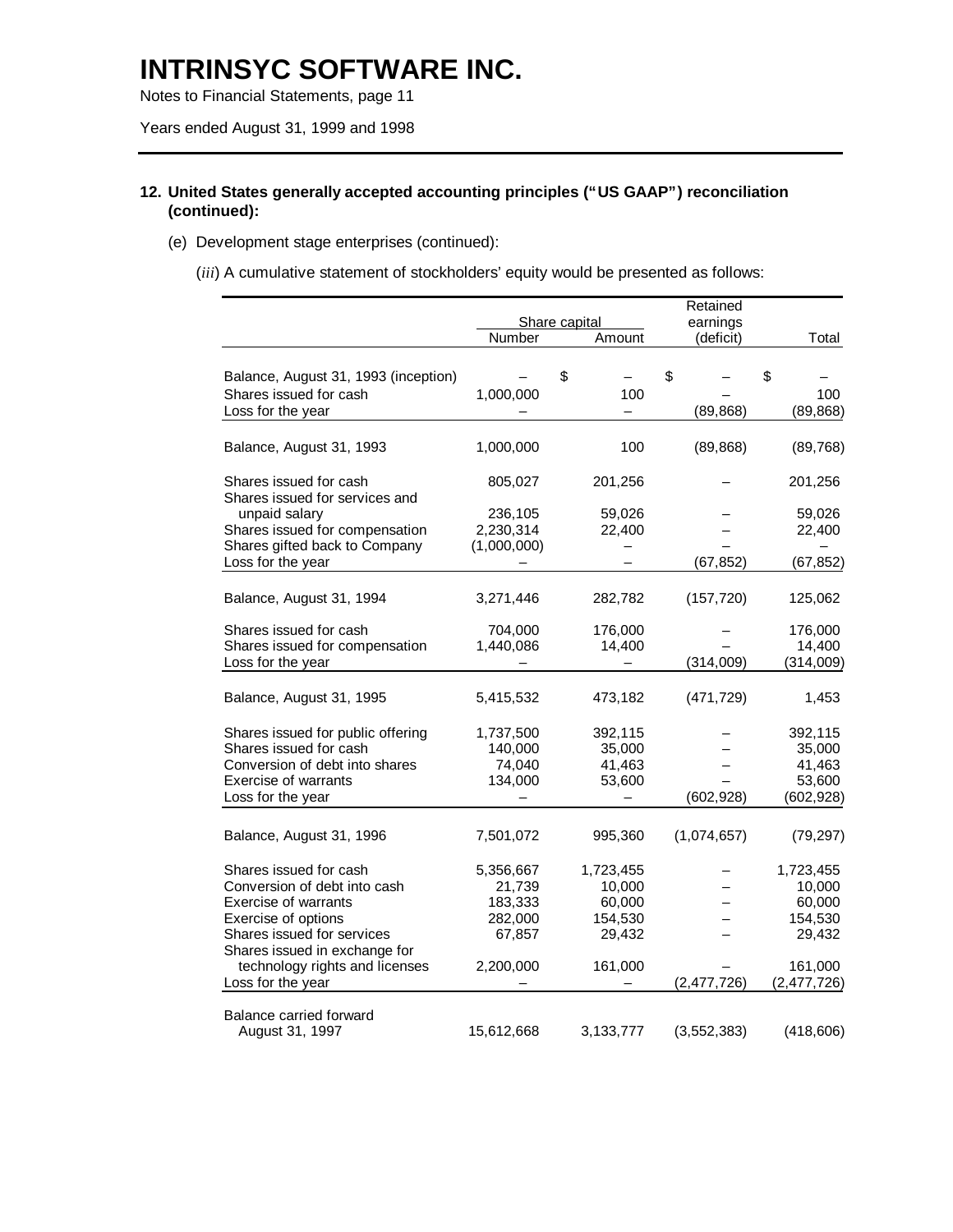Notes to Financial Statements, page 12

Years ended August 31, 1999 and 1998

### **12. United States generally accepted accounting principles ("US GAAP") reconciliation (continued):**

- (e) Development stage enterprises (continued):
	- (*iii*) A cumulative statement of stockholders' equity would be presented (continued):

|                                        |             |                      | Retained      |                  |  |  |
|----------------------------------------|-------------|----------------------|---------------|------------------|--|--|
|                                        |             | <b>Share capital</b> | earnings      |                  |  |  |
|                                        | Number      | Amount               | (deficit)     | Total            |  |  |
|                                        |             |                      |               |                  |  |  |
| Balance brought forward                |             |                      |               |                  |  |  |
| August 31, 1997                        | 15,612,668  | 3, 133, 777<br>\$    | \$(3,552,383) | (418, 606)<br>\$ |  |  |
| Shares issued for cash on              |             |                      |               |                  |  |  |
| special warrants                       | 1,967,536   | 2,429,859            |               | 2,429,859        |  |  |
| Shares issued for cash                 | 1,476,296   | 918,959              |               | 918,959          |  |  |
| Conversion of debt into shares         | 21,467      | 31,341               |               | 31,341           |  |  |
| Shares issued on exercise of warrants  | 3,605,564   | 1,347,137            |               | 1,347,137        |  |  |
| Shares issued on exercise of options   | 346,866     | 180,050              |               | 180,050          |  |  |
| Options issued                         |             | 34,476               |               | 34,476           |  |  |
| Cancellation of escrow shares          | (5,670,000) |                      |               |                  |  |  |
| Loss for the year                      |             |                      | (3,721,185)   | (3,721,185)      |  |  |
|                                        |             |                      |               |                  |  |  |
| Balance, August 31, 1998               | 17,360,397  | 8,075,599            | (7,273,568)   | 802,031          |  |  |
|                                        |             |                      |               |                  |  |  |
| Shares issued for cash                 | 1,120,774   | 896,619              |               | 896,619          |  |  |
| Shares issued on exercise of warrants  | 555,349     | 352,334              |               | 352,334          |  |  |
| Shares issued on exercise of options   | 278,247     | 155,670              |               | 155,670          |  |  |
| Shares issued in exchange for services | 314,318     | 306,710              |               | 306,710          |  |  |
| Shares issued in compensation          | 49,458      | 51,931               |               | 51,931           |  |  |
| Options issued                         |             | 171,577              |               | 171,577          |  |  |
| Loss for the year                      |             |                      | (2,002,325)   | (2,002,325)      |  |  |
|                                        |             |                      |               |                  |  |  |
| Balance, August 31, 1999               | 19,678,543  | \$10,010,440         | \$(9,275,893) | 734,547<br>S     |  |  |

Identification as a development stage enterprise would not impact the measurement principles applied.